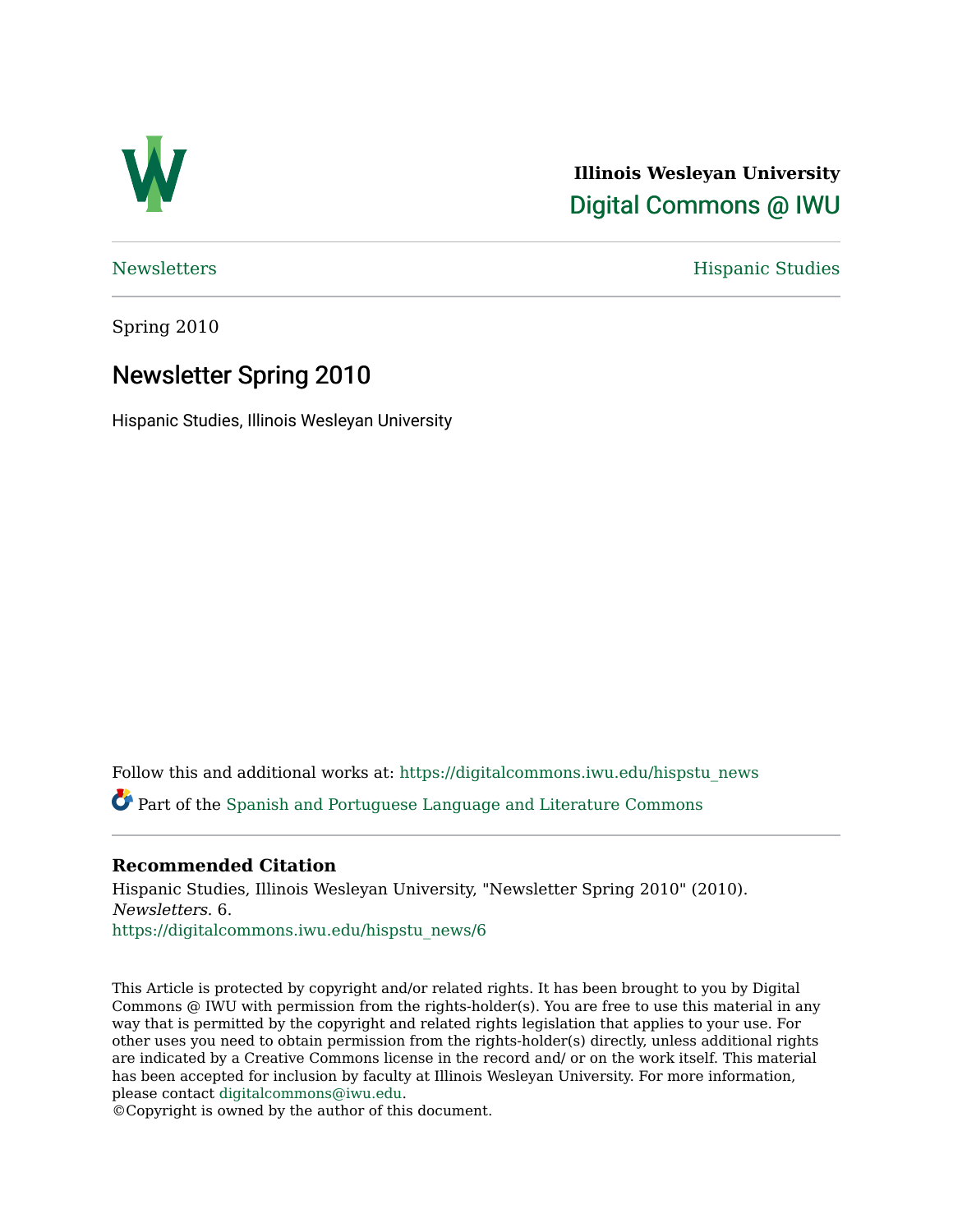

# **Department of Hispanic Studies Newsletter Spring 2010**

**Editor's Note:** Hola! This newsletter aims to keep faculty, students and alumni up to date of our activities and achievements. We would like to encourage you to contact us with any news that you would like to share. Please email us at hispanic@iwu.edu, don't forget to list what year you graduated! Saludos, Christina Isabelli

This has been another very productive year for our Department. During Fall 2009 we had a variety of events to celebrate Hispanic Heritage Month. We sponsored the screening of the Emmy Award-winning documentary about sweatshop workers in Los Angeles, *Made in LA* where our students had the opportunity to meet the producer/director **Almudena Carracedo** and discuss the screening. **Arturo García**, Instructor of Spanish, organized a friendly soccer minitournament (*liguilla*) with a great turn out from the local Hispanic community and IWU students. And we concluded with the  $8<sup>th</sup>$  Annual Hispanic Heritage Celebration Dinner celebrating the Latino Community of Bloomington-Normal.

Mark your calendars! At Homecoming next fall 2010, the Department of Hispanic Studies and Sigma Delta Pi will celebrate their 10th anniversaries with a cocktail reception in the new Joslin Atrium. Please join faculty, students and other alums on Saturday, October 9th, at 4pm. We'll have photos of students and events throughout the years. In fact, if you have photos you would like to include please send them to HispanicStudiesHomecoming@gmail.com. Hope you can make it. We look forward to seeing you at our 10th anniversary celebration!!

#### **Current Student Activities:**

- Our *Hispanic Studies Outstanding Senior* award this year went to **Erin Bradley** and **Monica Shah**.
- Special recognition goes to the following students for presenting their original research at this year's John Wesley Powell Student Research Conference: **Patricia Troxell** "Barriers to Accessing the US Health Care System for Hispanics"; **Kelsey Farrell** "Hypertension and Hispanics: Lower Incidence or Missing Data?"; **Brooke Stevens** "Prevention and Maintenance of Diabetes in the Hispanic Community"; and **Cassie Devore**, "Diagnosis of Depression among Hispanic Individuals: Appropriate Methods and Measures." These students were in **Prof. Carolyn Nadeau's** "Span 230: Medical Spanish and Cultural Competency for Health Care"
- **Monica Shah** was the recipient of a Sigma Delta Pi, National Hispanic Honorary Society, summer scholarship for study in Cuernavaca, Mexico at the *Universidad Internacional/The Center for Bilingual Multicultural Studies*. The award includes the cost of registration, tuition, room and meals for four weeks. Congratulations!
- This winter **Phillip Lewis** and **Alex Monzon** participated in the *Bent Elementary School* "Recess Readers" program. During 5 weeks they met with elementary school bilingual students over their lunch hour and read books with the students. Alex will also be the new host of Radio Latino on WESN 88.1 FM.
- **Celina Mendoza** interned with the new radio program *Dilo en español* on WJBC AM.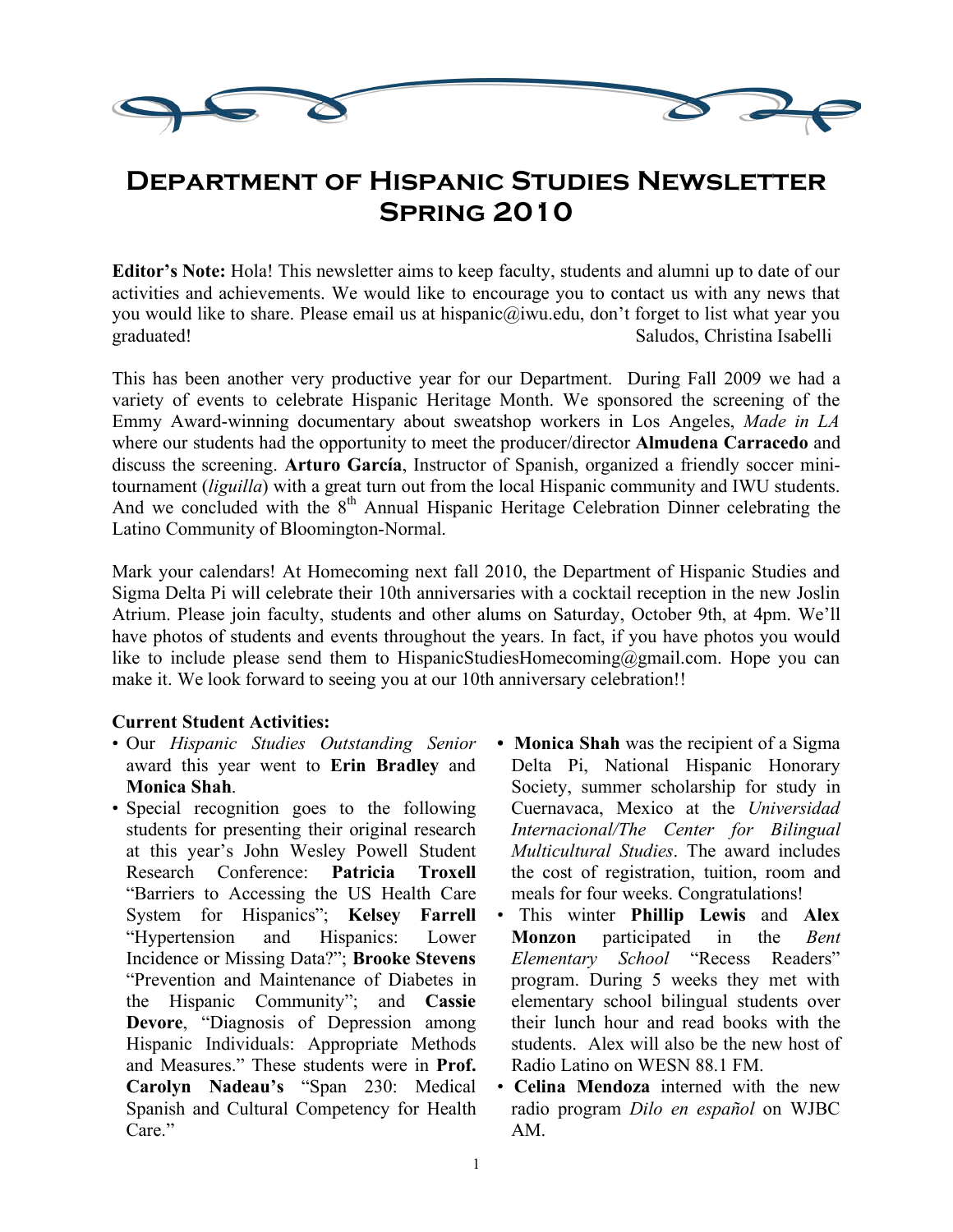#### **Current Student Activities (cont.):**

- **Kathy Woods** (2012) spent the Spring semester in the Dominican Republic. The CIEE newsletter talks about how she and other students responded to the Haiti earthquake by participating in collection drives for food, medicine, and blood and by volunteering their time to the local branch of the Red Cross. Kathy also participated in several excursions, including one to the colonial section of Santo Domingo.
- In **Prof**. **Carolyn Nadeau's** "Span 310: Special Topics in Literature", students presented creative interpretations of a literary work they studied during the semester. In his original poem "Aquí", **Bryn Saunders** (2012) pays homage to some of his favorite authors, especially José Martí.

#### **Faculty/Staff Activities:**

- In the summer of 2009 **Prof. Carolyn Nadeau** participated in a National Endowment for the Humanities (NEH) seminar titled "*Celestina* and the Threshold of Modernity." The five-week program was held at The University of Virginia in Charlottesville and directed by E. Michael Gerli, Commonwealth Professor of Hispanic Studies. In the fall she presented the paper, "Early Modern Spanish Cookbooks: The Curious Case of Diego Granado," at the Oxford Symposium on Food and Cookery in England.
- During the summer of 2010 **Prof. Mauricio Parra** will be working to modify and enhance a course he has previously taught entitled "The Art and Culture and the Mexican Revolution." He is offering the course again to commemorate the 100th anniversary of the Mexican revolution. In the past seven years since he has taught this course, there has been an enormous amount of new material available on the revolution such as books, films and music. Prof. Parra is planning to travel to California and Mexico to attend a number of conferences and workshops organized in commemoration of this anniversary, and will be collecting new materials to be incorporated into the class.

 **Aquí** - Bryn Saunders Aquí viven en mis *Versos Sencillos*: palabras de la verdad, en todos versos, aquí Borges, Darío y Martí

En este poema, aquí Sinéresis, sinécdoque En estas palabras de mí Borges, Darío y Martí

Y para todos, para ti Algo sencillo, la verdad Todos en los versos de mí Borges, Darío y Martí

- Language Coordinator **Allison Weiss**' chapter on Argentina was published in a new reference volume entitled "A Guide to the Latin American Art Song Repertoire" (IU Press, 2010) as part of the Indiana Repertoire Guides series. Her catalog is the first bibliographic listing of songs by Argentine composers. Entries include information on the publishing houses and collections in Argentina where the sheet music can be found. The volume was edited by Dr. Maya Hoover at the University of Hawaii at Manoa and includes chapters on twenty-two Latin American countries. It is hoped that the volume will spur greater interest in the Latin American Art Song Alliance (laasa.org), an online community for singers and pianists founded in 2003.
- **Prof. Mauricio Parra** will travel to Los Angeles in July to meet with a group of poets to work on a special edition of *El Buho y el Cuervo* a poetry journal published by the Association of American poets of California. He is the guest editor for this special edition dedicated to the issue of how cotemporary Latin American poets living in exile use poetry to build communities.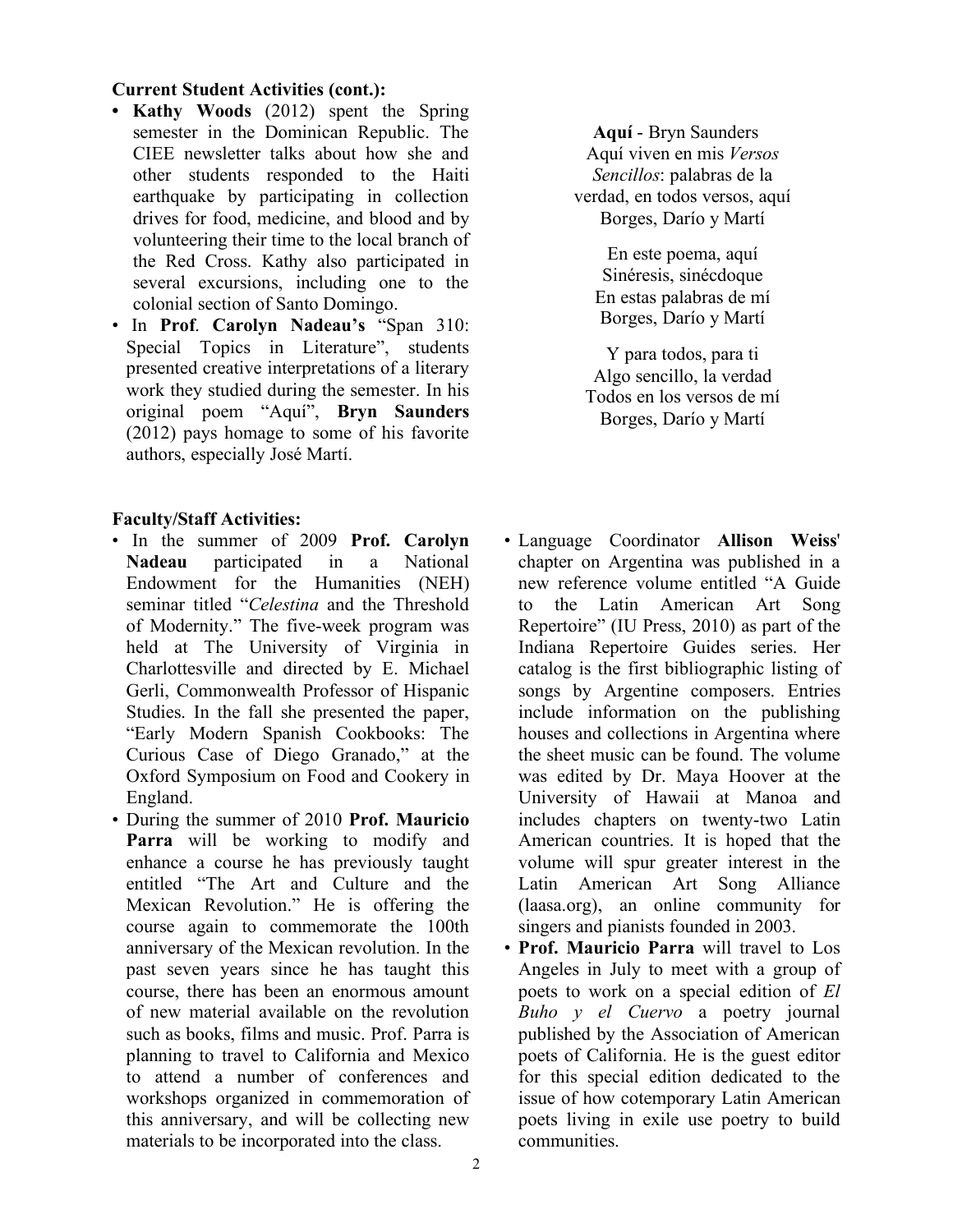#### **Faculty/Staff Activities (cont.):**

- The Department of Hispanic Studies welcomes our new Visiting Assistant **Prof. Alejandro Enriquez**. He graduated from the University of Minnesota with a PhD in Hispanic and Luso-Brazilian Literatures and Linguistics. His research focuses on the discursive production of the colonial period in Spanish America with a focus on the writings of Franciscan friars charged with converting the Indigenous Maya into Christianity during the 16th and 17th centuries in colonial Yucatan, Mexico. Prof. Enriquez's scholarly articles have appeared in journals such as *Chasqui: Revista de literatura latinoamericana*, *Studies in Latin American Popular Studies,* and *Torre de papel: Journal of Hispanic and Luso-Brazilian Literature, Film, Culture and Linguistics.*
- In May **Prof. César Valverde** will present a paper at the University of Cincinnati titled "*El beso de la mujer araña* y *La ciudad y los perros*: Sexualidad, violencia y masculinidad." In addition, this summer, he will be teaching a graduate course at the Universidad de Costa Rica during the summer titled "Machos, Maricas y Madre

Patria: Masculinidad y Nación en la Novela Latinoamericana." We also wish him luck in August and September when he is participating in the *Ironman Louisville* and *Ironman Wisconsin*!

- On April 16<sup>th</sup>, the Latin Band, *Frontera*, whose members include **Cecilia Sánchez**, Instructor of Spanish at IWU, as well as Carlos Parodi, Margot Ehrlich, Stephanie Lyon and Tom Ronquillo, participated at an event organized by the *Alzheimer's Association of the Greater Illinois Chapter*. It was a fund- raising event with a live band and dancing. Their theme was the Caribbean, and the band performed salsa, merengue and bachata.
- **Prof. Christina Isabelli's** research "Acquisition of Spanish Gender Agreement in two Learning Contexts: Study Abroad and At Home" has been published in the academic journal *Foreign Language Annals*, volume 43. This summer she will be teaching two graduate courses at Middlebury College titled "Second Language Acquisition" and "Spanish in the United States: Teaching Spanish to Spanish Heritage Speakers."

We are very proud of **Prof. Parra's** outreach representing IWU. Prof. Parra was selected to participate in a number of events related to the visit of President of Ecuador Rafael Correa Delgado at the University of Illinois. In addition Prof. Parra was invited to the reception given by the Spanish Consulate for the official inauguration of the *Instituto Cervantes* in Chicago at which the Prince and Princess of Asturias of Spain attended to preside the inauguration. Prof. Parra, a specialist in Latin American cultures, was delighted to be able to speak with President Correa about the challenges and opportunities facing Ecuador, Latin American and the world.



Prof. Parra with the President of Ecuador Rafael Correa Delgado, who was honored by the University of Illinois with the Madhuri and Jagdish N. Sheth International Alumni Award for Exceptional Achievement, the first head of state to receive such honor. A charismatic, but approachable leader, President Correa spent some of his time in Illinois talking to students and faculty interested in Latin American affairs.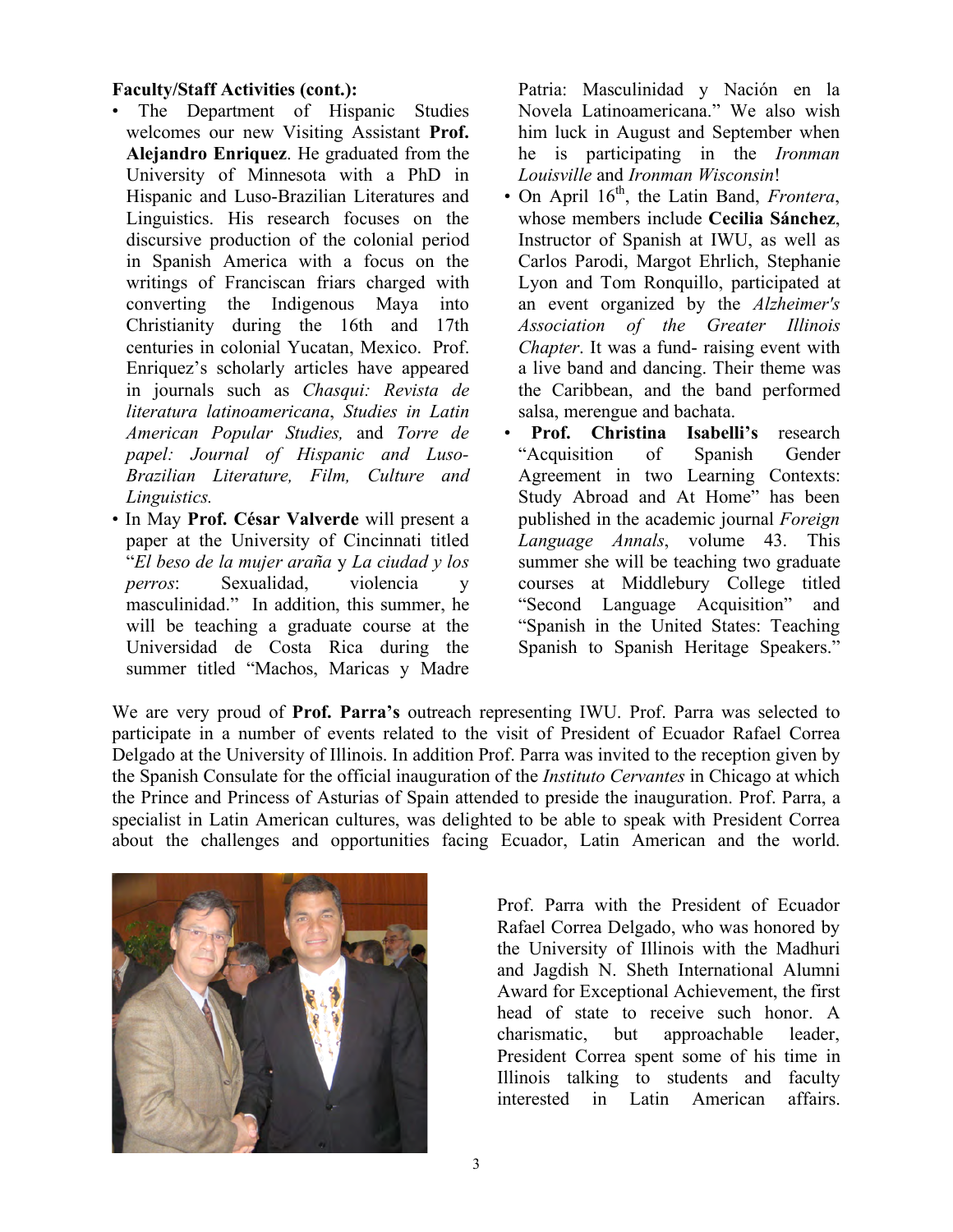

Prof. Parra with the Prince and Princess of Asturias don Felipe y doña Letizia de Borbón.

**Hispanic Studies Alumni News:** Keep the e-mails coming; we love to hear from you!

- **Randy Green** (2003) received his J.D. and MBA at Marquette University in Milwaukee, WI in 2006 and returned to central Illinois to practice law. He's been practicing transactional business law at Meyer Capel in Champaign since graduation and was recently named a top 40 under 40 business professional by the Central Illinois Business Magazine. He is also the president of 7 independently sanctioned Little Leagues throughout Champaign-Urbana, which collectively comprise C-U Little League. In an effort to reach out to Hispanic youth in the community, and with the help of **Jules Giraldo** (2003), they were able to distribute registration information and materials in Spanish as well as in English to all of the area schools and throughout the community for the first time this year. In future years, they hope to reach out to more Hispanic coaches as well.
- **Hillary Sellers** (2009) is working in Austin, TX with *AmeriCorps* as a first-grade Bilingual Literacy Tutor. She also volunteers 8 hours a week at *Dell Children's Hospital*. This fall she will be attending the University of Illinois graduate school in Speech-Language Pathology.
- **Anna Bromaghim** (2007) is currently a graduate student at the University of Connecticut completing a Master's of Arts in Spanish.
- **Jordan Bartle** (2007). Since returning from the *Peace Corps* in Honduras Jordan has been working at a non-profit called *Friends of the Orphans* that supports a network of orphanages in Latin America in the child sponsorship operations department. He will be attending the University of Illinois at Chicago for a Master's degree in Urban Planning.
- **Brett Cullen** (2008) has been chosen for the 2010 Department of Energy Scholars Program. Through the Scholars Program, Brett will work with the Office of Engineering and Construction Management in Washington, D.C., from mid-June to mid-September.
- •**Kathryn Klowden** and **Janielle Pengiel** (2007) are currently training for their fourth marathon! This fall they will run the 26.2 miles in Chicago!
- **Lauren Ostrowki** (2005) accepted a monthlong Rotary Group Study Exchange opportunity in Mexico this May. She will spend a month in Mexico traveling to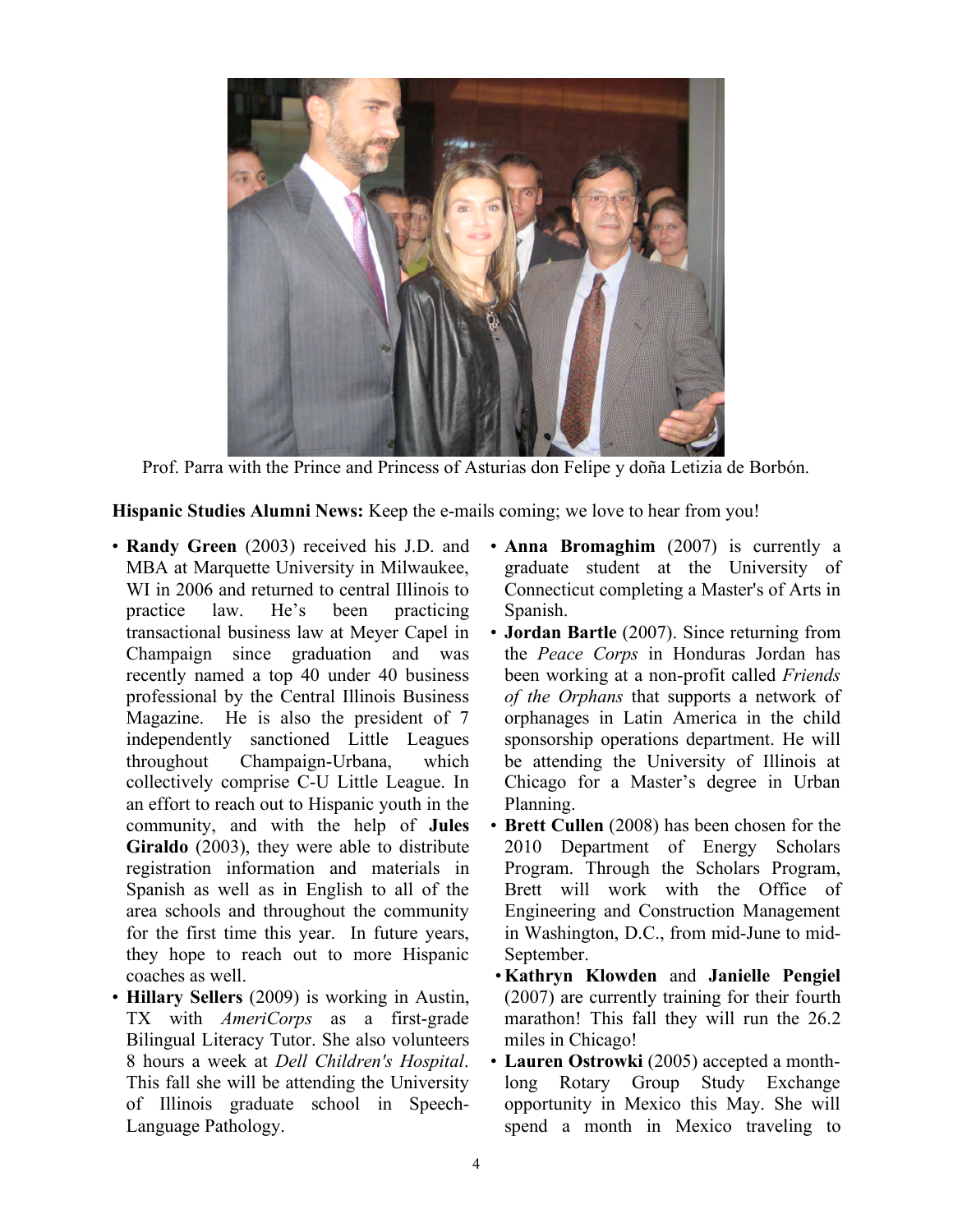different cities, living in homestays, guided by an education/Spanish professor with three other grantees.

• **Rachel Miller** (2009) has been living in Peñaranda de Bracamonte in Castilla y Leon

in Spain working as an Auxiliar de conversación norteamericana, a program offered by the Ministerio de Educación in Spain. She works with students ages 12-18 in a school called IES Tomas y Valiente.



#### **S N A P S H O T S**

**Sandra González** (2010) with her original artwort.

**2009-2010 Sigma Delta Pi initiates**



[back l-r] Kerry Gremo, Lindsey Fehrman, Stephanie Swope, Shannon Moffitt, James Lam, Lindsey Skaggs [front] Jennifer Sobyra, Gina Tangorra, Jaclyn Morrison, Karina Grace, Jason Roeschley,Monica Shah. *Not pictured*: Elizabeth Allen, Kristen Hosack, Jaclyn Morrison, and Kelly Petersen.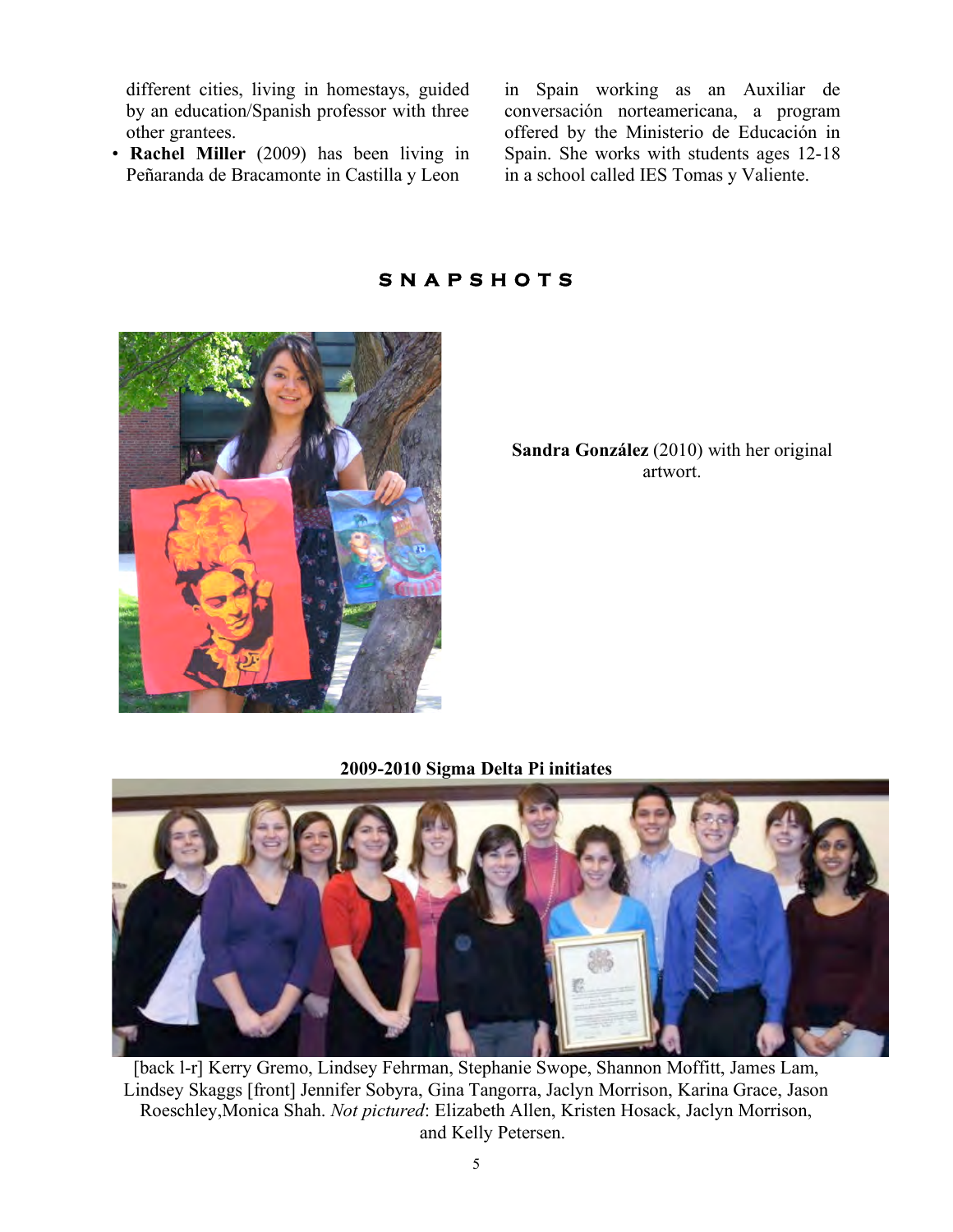### **Alumnus Profile: A Conversation with David Darling ('79)**

David Darling graduated from IWU in 1979 with a BA in Political Science with a minor in Spanish. Currently he is the Chairman of the IWU Leadership Council (2006 - present). He is also a member of the IWU Regional Council (2001 - present), Alumni Admissions Network, and a local alumni contact through the High School District 230 and South Suburban High School Districts.

Mr. Darling is currently an equity partner at the *Law Firm of Stone & Johnson, Chtd*. in Chicago, Illinois. He is a member of the Chicago Bar Association, the Northern District of Illinois Trial Bar, the Illinois Association of Defense Counsel, the Chicago Council on Foreign Relations, the High School District 230 Student Services Committee, the Chicago Latino Network and an arbitrator with the Cook County Mandatory Arbitration Program. He is also a member of the Costa Rican Civic Society. His legal practice involves construction litigation, products liability, personal and commercial transportation litigation and insurance defense work. He also provides lectures on legal issues and has been featured in an article for the Illinois Manufacturers' Association regarding construction safety and litigation issues.

#### **Where did you learn Spanish?** (*He has a quite distinct Costa Rican accent!*)

-I picked up my Spanish language skills on a trip abroad, studying in Costa Rica for three months for my fall term semester in 1978. It was my first experience traveling and my first experience flying in a plane. I had taken three courses of Spanish at IWU prior to learning of the program in Costa Rica. I applied to the program, with the blessing and letter of recommendation from my Spanish teacher. She supported my desire to learn the language and culture through firsthand experience. She understood my desire to potentially use the Spanish language in my future work as a lawyer. Thanks to her recommendation and IWU's strong academic reputation, I was accepted to the Costa Rican program even though I did not meet the minimum criteria. Finally, my Spanish studies in Costa Rica enabled me to meet my wife, Eugenie, who I have known now for 32 years and to whom I have been married for over twenty-five years. We have two sons, Douglas (22) and Daniel (19) that have both learned Spanish as a second language and have found it very useful in their daily lives.

#### **Are you able to use your Spanish?**

-I presently use my Spanish language skills in a variety of settings. First of all, I am able to use my Spanish language skills through my legal work when dealing with members of the business community, construction trades and laborers. It has also enabled me to assist and counsel certain minority businesses. I have also done legal consulting work with the Costa Rican Consulate in Chicago covering a multi-state region. As a result of that work, I have had numerous meetings with Costa Rican presidents and other government representatives. Through my contacts with the Costa Rican Consulate and other Hispanic organizations, I have been able to refer Latinos to appropriate legal services for immigration, marriage and other matters.

I also use Spanish in my everyday life. Spanish has enabled me to increase the amount of friends with whom I associate. It has helped facilitate the ease in which I travel in foreign countries whose language is Spanish. I have utilized my Spanish speaking skills on the streets of Chicago assisting visitors or people with directions or information.

#### **What is your philosophy for studying a foreign language?**

-My philosophy is to never take it for granted. The "gift" of a foreign language skill should be appreciated for all the doors that it can open and all the life experiences it can facilitate. I always encourage people to practice the language by speaking, reading and writing to enhance their skills and increase their vocabulary. Always strive to develop and improve your foreign language skills so that it can be a benefit to the individual, and be utilized for a greater good.